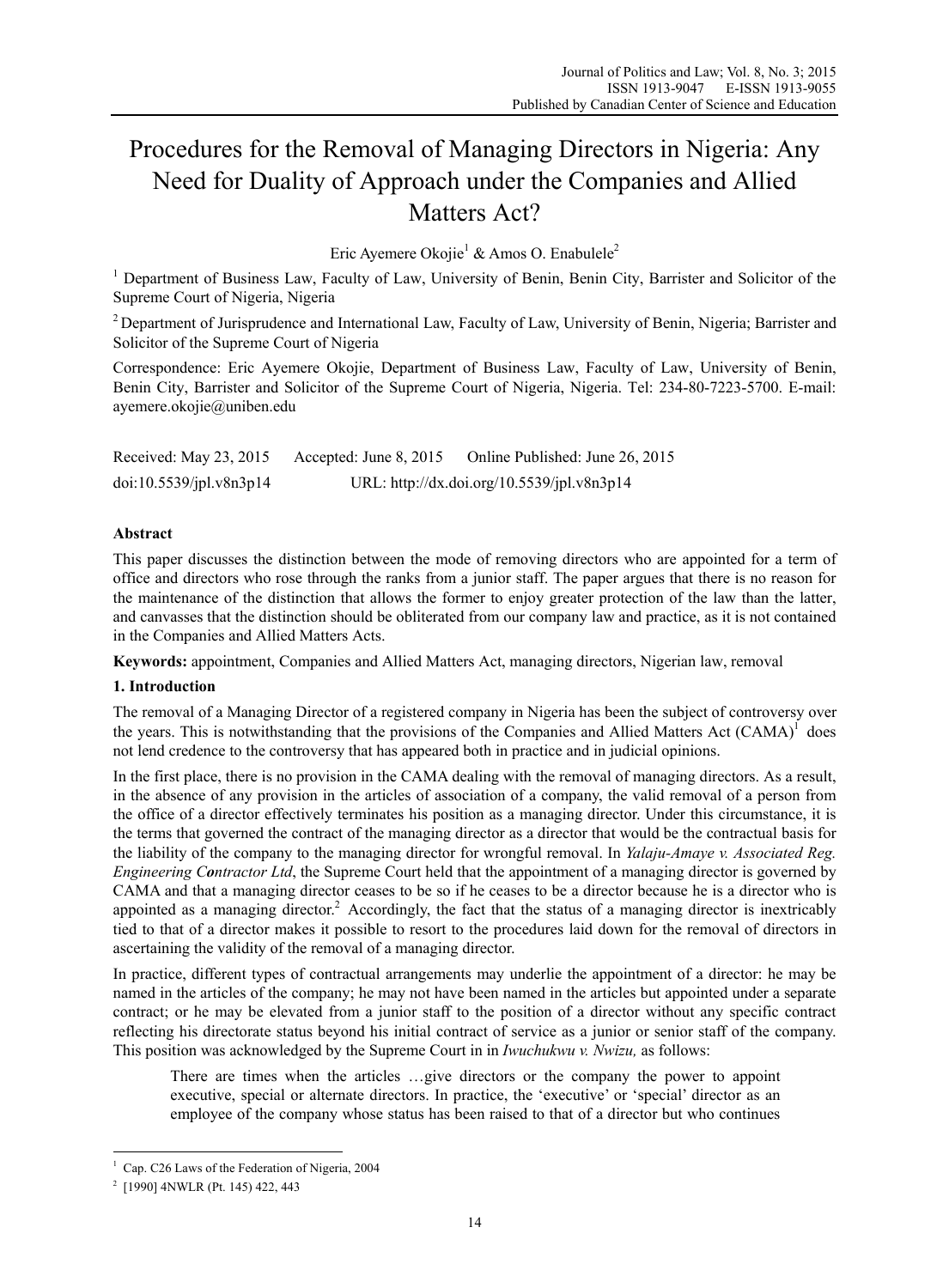essentially as such employee, e;g, a sales director.<sup>3</sup>

The underlying contractual relation between a director and the company has been relied upon in many cases to avoid the rigorous procedures specified for the removal of directors under Nigerian company law. The problem is exacerbated in cases where, (for instance) though an employee had risen to the position of a managing director, the only explicit contractual relations he has with the company is that which governed his employment as a junior staff. For all that contract may be worth, it may require the issuance of a one month notice or salary in lieu for a proper determination. In practice, when seeking to get rid of such a managing director, the company may simply issue a one-month notice to terminate the original employment and thus terminate the directorship which tenure was not secured by a separate agreement. But where the managing director's directorate status is secured by contract, it is difficult to validly terminate the directorship by a simple notice of termination.

The problem of resorting to terminating a managing director's appointment as a staff of the company or his directorship in order to frustrate his position as a managing director is not entirely wrong; it is not wrong when the directorship is properly determined according to law, neither is it peculiar to Nigeria.

In the English case of *Southern Foundries Ltd v. Shirlaw*,<sup>4</sup> the respondent, who was a director, was appointed managing director for ten years. He was subsequently removed from the office of a director and *ipso facto* ceased to be managing director. He brought an action for damages for breach of agreement on the basis of his ten years contractual tenure as managing director.

It was stated in the company's articles that a managing director should, "subject to the provisions of any contract between him and the company be subject to the same provisions as to … removal as the other directors of the company". It was further provided that a managing director would cease to hold that office upon ceasing to be a director. The articles also gave the company the power to remove a director before the expiry of his tenure and that the appointment as managing director stood terminated if he ceases to be a director.

The English House of Lords held that the company was in breach as it was an implied term of the agreement by which the respondent was appointed managing director, that he would not be removed from his office as a director during the term of years for which he was appointed managing director. Lord Atkin categorically emphasized that there was a duty on the company not to alter the basis of his appointment as managing director during the tenancy of the agreement. In his words:

If a person enters into an arrangement which can only take effect by the continuance of an existing state of circumstances, there is an obligation on his part to do nothing of his own motion to put an end to that state of circumstances under which alone the arrangement can be operative.<sup>5</sup>

It is useful to state that this case was decided on the basis of the provisions of the articles of the company and on the general principles of the law of contract. The case stands for the rule that an additional contract of managing directorship may condition the actions that the company may take in relation to the directorate status of a person during the tenancy of a fixed tenure as a managing director.

It is essential to bear in mind the similarities between the provisions in the articles of the company which the House of Lords interpreted in *Southern Foundries Ltd v. Shirlaw* and the relevant provisions of CAMA. Nevertheless, it is not very clear whether this position is maintainable under the CAMA in view of the fact that CAMA give companies the right to terminate the appointment of directors (even when appointed for life) upon following the specified procedure of the law. It does appear from the totality of the provisions of the CAMA on removal of directors, that the right of a company to remove a director under the CAMA cannot be fettered beyond the observance of the provisions in section 262. The validity of the removal can only have relevance to the assessment of damages and not to security of tenure against the wishes of the company.

It is therefore safe to argue that under the CAMA, the removal of a person as a director *ipso facto* terminates his appointment as a managing director, irrespective of any contract guaranteeing his tenure as managing director. As a result, the siamese nature of the office of a director and managing director works in one direction only in view of the fact that the removal of a person as a managing director does not necessarily affect his tenure as a director unless this was expressly indicated by the company. Similarly, a managing director appointed by the

<sup>3</sup> [1994] 7 NWLR (Pt. 357) 379*,* 396

<sup>4</sup> (1940) AC 701

<sup>5</sup> *Ibid,* 717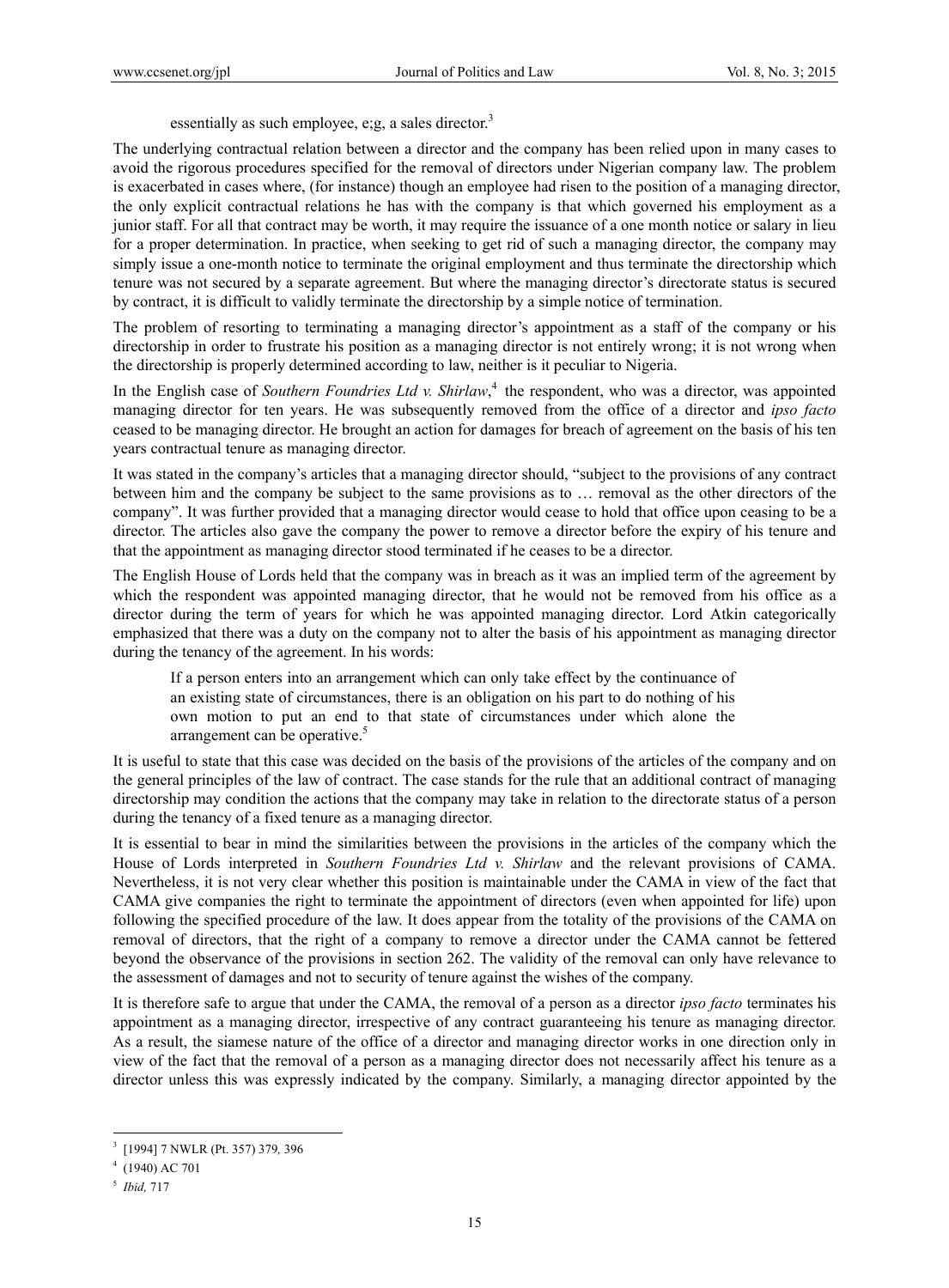articles of the company may resign his appointment without resigning his directorship. According to Emiola,<sup>6</sup> where a managing director resigns his position of directorship, it will automatically mean resignation of the post of managing director.

Despite the lack of a definite endorsement of this position in either the 1968 Companies Act or in CAMA, there are case law evidence to show that the contract of service of employees who later became directors/managing directors have severally been relied upon by company managements under the regime of the Acts to draw a distinction between the procedures for the removal of directors appointed as such in the articles of the company and those who were employed as junior employees of the company but rose through the ranks to become directors. As the writers shall show later, there have also been some judicial endorsements of this position. The effect of the dichotomy is that those appointed in the article of a company enjoy more protection than those who rose through the ranks, notwithstanding that there is actually no distinction on that basis on their functions, liabilities and responsibilities as directors. In the writers' view, this has created double standards in practice without any real legal justification.

In this brief contribution, the writers examined the statutory rules relating to the removal of managing directors as well as the relevant case law on the point but finds no justifiable reason why the tenure of a director should enjoy more protection under the CAMA than that of a co-director, who may even be the managing director of the same company, merely on the basis of the mode of appointed. To fully do this, the writers shall rely on the rules governing the procedures for removing directors. The writers argue that the provisions of CAMA governing the removal of directors are broad enough to cover all directors, irrespective of the mode of their appointment and urge the Supreme Court to leave nothing to doubt in eliminating whatever vestige of that dichotomy might remain in case law when the opportunity presents itself.

# **2. Who is a Managing Director?**

The juristic nature of the personality of a corporate body<sup>7</sup> makes it inescapable for individuals to act for it, represent it and make decisions concerning how it should be run. Persons entrusted with the management of a company are called the company's directors.<sup>8</sup> They are defined in section 244 of the CAMA, as "persons duly appointed by the company to direct and manage the business of the company". They are "appointed to act as one of a board, with power to bind the company when acting as a board but having otherwise no power to bind them".<sup>9</sup> It is thus a requirement under Nigerian company law that every company must have at least two directors.<sup>10</sup> These directors are however allowed to choose a managing director from one of their members under section 64 of the CAMA. The managing director is therefore a delegate of the board of directors, from where he derives his powers.

A managing director is also a director in his right, so that rights and duties attaching to the office of director are part of the privileges and obligations of a managing director. Thus, in the case of *Amaye v A.R.E.C. Ltd,*11 it was held that a managing director is just another director but only with extra responsibility. A managing director is the chief executive of the company; he is charged with the responsibility of overseeing the day to day administration of the company, co-ordinating executive policies and directing its operational activities.<sup>12</sup> As stated by the court in *Olawepo v. S.E.C*,<sup>13</sup> the business of the company is managed by the board of directors through board meetings and general meeting. The managing director exercises such powers in the everyday running of the company. A director who is not a managing director participates in running the company through the board and general meetings. <sup>14</sup>

A managing director is therefore a member of the board of directors who has been singled out for additional responsibilities in the day to day running of the company outside the board room but on behalf of the board. He

<sup>6</sup> Emiola, A (2001). *Nigeria Company Law*. Ogbomosho. Nigeria: Emiola Publishers, p. 322

<sup>7</sup> Section 37 CAMA

<sup>8</sup> Section 245(1) CAMA

<sup>9</sup> *Iwuchukwu v. Nwizu, supra*, (n.3), p. 396

 $10$  Section 246(1) CAMA

<sup>11</sup> *Supra,* (n. 2); *Olufosaye v. Fakorede* (1993) 1 NWLR (Pt..272), 947, *Leonard's Carrying Co. Ltd v. Asiatic Petroleum Co. Ltd* (1915) AC 705, *Haldana and Tesco Supermarket Ltd v. Nattras* (1972) AC 153

<sup>12</sup> *Iwuchukwu v. Nwizu, supra,* (n 3), 386

<sup>13 [2011] 16</sup> NWLR (Pt. 1272) 122 CA 146

<sup>14</sup> *Ibid*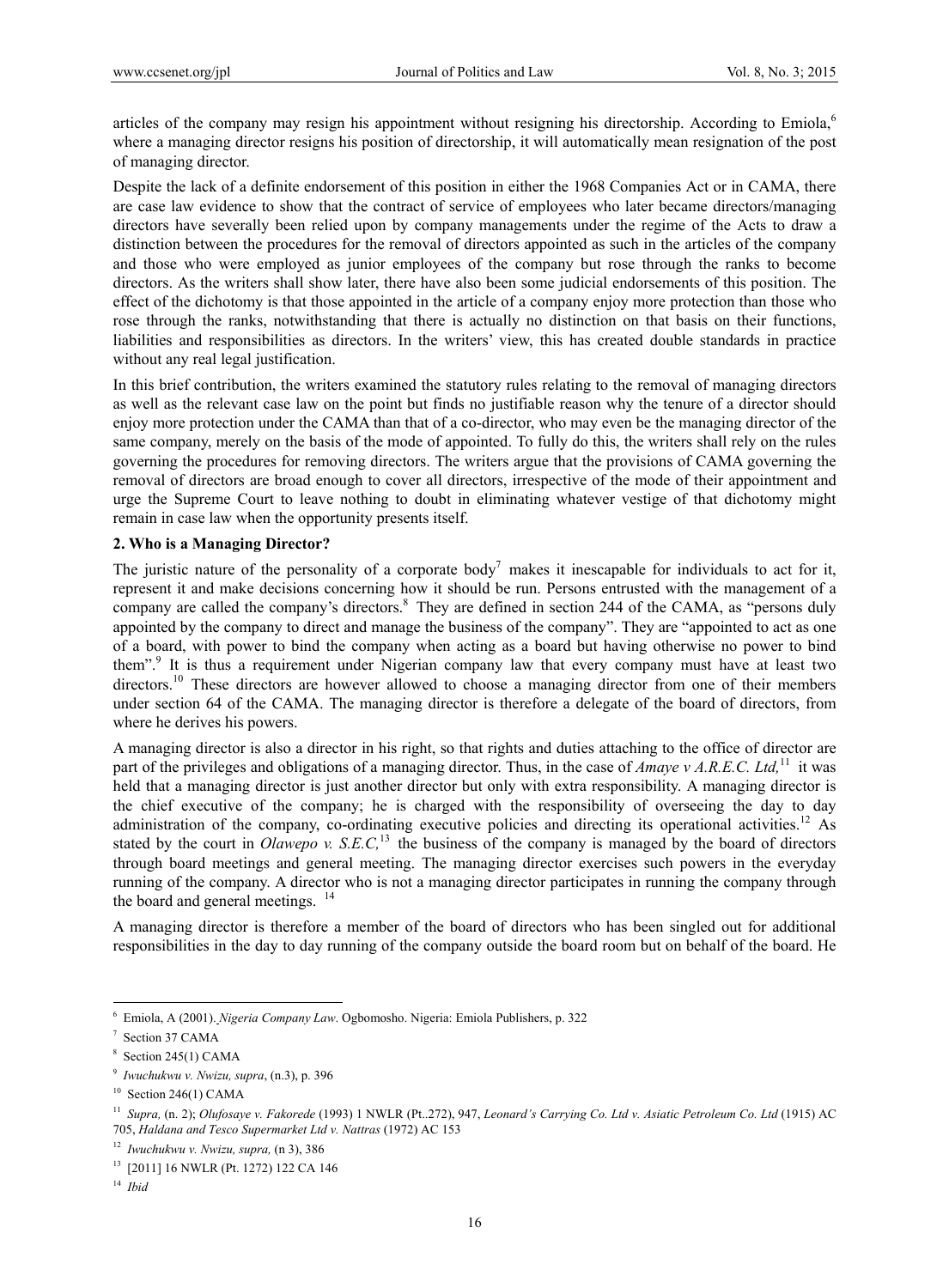is the directing mind and the *alter ego* of a company, through which the company acts.15

#### **3. Appointment of a Director**

By the provisions of section 247 and 248, the number of directors could be appointed in writing by the subscribers of the memorandum of association of a company or appointed by members at the annual general meeting of the company. Sections  $246 - 261$  CAMA<sup>16</sup> govern the operation of appointment of company directors in Nigeria. The appointment of the first directors of a company is thus regulated by CAMA.<sup>17</sup>

The power to appoint or reject subsequent directors rests with the company in general meeting as provided for by the company's articles of association.<sup>18</sup> The procedure of appointing a director is usually stated in the articles of association of the company. The articles of the company usually authorize the existing directors to replace a director who has resigned, died, retired or is removed. The board of directors can recruit new members subject to the shareholders' confirmation at the general meeting of the company.<sup>19</sup> A subsequent director can be appointed only where a casual vacancy exists.

The articles of association of a company may vest such powers in the hands of shareholders in the general meeting. In the absence of express stipulation on the appointment of directors in a company's articles, the power to appoint directors is exerciseable by shareholders of the company in general meeting by an ordinary resolution. Where the company's articles expressly state that it is the members in general meeting that can appoint directors, the board of directors cannot validly appoint directors.<sup>20</sup>

The tenure of a director's appointment can be unlimited subject to section 259, which requires directors to vacate their position and offer themselves for re-election. Usually at the annual general meeting, resolutions for re-election of directors must be put to vote for each director.

A director may be appointed in the articles of the company or by contract. It could also happen that an employee rose to become a director from an initial junior position, without either being named in the articles or having a separate contract. The rise of such an employee may just be seen as normal promotion from one rank to another. Though there may be no status differences between the different sets of directors, the substratum of their directorate status are different. When a director is named in the articles, just like first directors, his appointment is secured by a service contract<sup>21</sup> and where he has a separate contract, both the general provisions of the articles and his contract would combine to form the terms of his employment. On the other hand, a director that rose through the ranks may have his rights determined in line with the general provisions of the articles and the contract of service he entered into as a junior employee of the company; he may not have a separate contract reflecting his directorate status. The writers shall return to this later.

The corollary of the point already made that the office of a managing director is based on the holder of that office first being a director, is that the rule relating to the appointment of a director is equally relevant to the appointment of a managing director. As earlier mentioned, a managing director is a delegate of the board of directors. The CAMA has a two-prong approach to the issue as two sections touch directly and indirectly on the point. It is fitting to begin with section 64, which is an enactment on delegation to committees and managing director. Subsections (a) and (b) of the section stipulate that the board of directors may: (a) "exercise their powers through committees consisting of such members of the body as they may think fit"; or they may "(b) from time to time, appoint one of more of their body to the office, of managing director and may delegate all or any of their powers to such managing director". This provision was again made in section 263(5), under which:

The directors may delegate any of their powers to a managing director or to committee consisting of such member or members of their body as they think fit and the managing director or any committee so formed shall in the exercise of the power so delegated, conform to any regulations that may be made by the directors.

It is arguable from these provisions that a managing director has no settled functions, though he may wield enormous powers in the affairs of the company, depending on the degree of items delegated to him. His powers

<sup>15</sup> *Longe v. F.B.N, Plc* (2010) 6 NWLR 1, 43

<sup>&</sup>lt;sup>16</sup> See section 244 and generally, part IX of CAMA

<sup>17</sup> Section 247 ; *Longe v. F.B.N, Plc, supra, (*n. 15)

<sup>18</sup> Section 248 CAMA; *Longe v. F.B.N*, *ibid*

<sup>&</sup>lt;sup>19</sup> Section 249

<sup>20</sup> *James v. Carmel Co*. (1882) Ch.D. 183, 187

<sup>&</sup>lt;sup>21</sup> Section 247 CAMA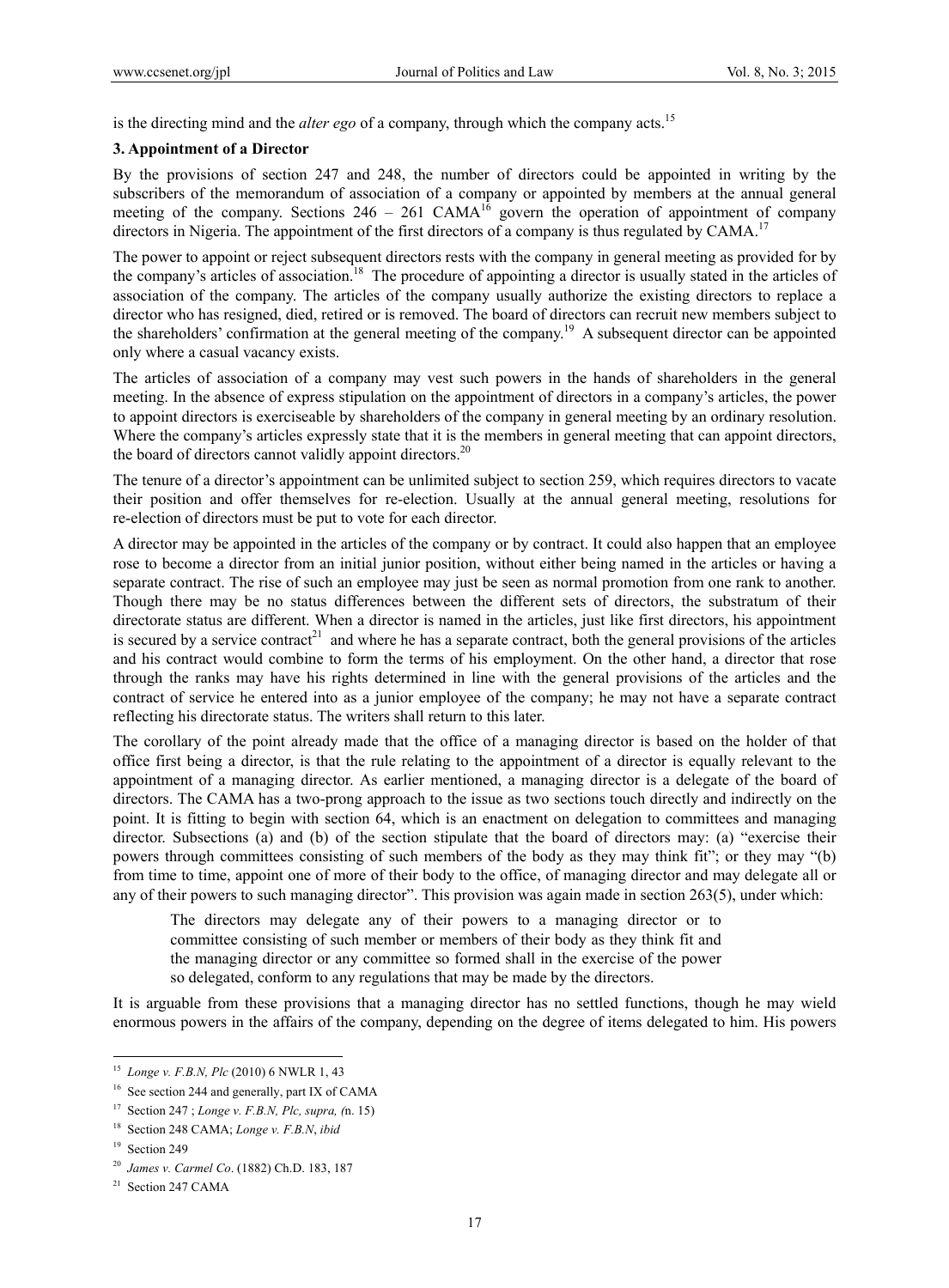would invariably extend to both matters expressly delegated and those powers incidental thereto.

### **4. Disqualification for Directorship**

The corollary of the position of the law that a managing director is first a director, is that the disqualification criteria that applies to the directors also applies to a managing director because once a person is not eligible to be a director of a company, which is the first hurdle to be passed as a requirement for the position of managing director, he cannot be a managing director of a company. Section 257 specifies persons disqualified from holding office as directors to include:

- (a) an infant, that is a person under the age of 18 years
- (b) a lunatic or person of unsound mind
- (c) a person disqualified under section 253, 254 and 258 of this Act.
- (d) a corporation other than its representative appointed to the board for a given term.22

In consequence, anyone falling into any of these categories is automatically not qualified to hold the office of a managing director.

# **5. Removal of Managing Director of a Company**

Here again, it is fitting to first discuss it from the viewpoint of removal of directors. Subject to the provisions of the articles of association of a company, the contract appointing a director may provide for the removal of the director. The first point to be made is that by section 255, a life director is removable before the expiry of his tenure under section 262, irrespective of the terms of his appointment. Also, that right to remove a director at any time does not absolve the company from the payment of compensation to the affected director for wrongful termination as the director's right to compensation or damages for loss of office is guaranteed by law.<sup>23</sup>

The most crucial provision to the removal of directors is in section 262(1) and (6) of CAMA. For its importance, section 262(1) provides as follows:

A company may by ordinary resolution remove a director before the expiration of his period of office, notwithstanding anything in the articles or in any agreement between it and him…24

This is supplemented by subsections 2-6, which specify the steps attendant on section 262(1).

These provisions, which are similar to section 175 of the 1968 Companies Act, govern the removal of directors under the CAMA. It is clear from the provisions that a director is removable only after complying with the requirements of notice and ordinary resolution of shareholders. This is seen in section 262(3) which provides that where notice is given of an intended resolution to remove a director under this section, the company must inform the director concerned, and he may require the company to circulate a statement by him in his defence to members and if it is too late, the representation shall be read at the meeting. In other words, a director cannot be summarily removable under the CAMA. To this requirement of notice, the Supreme Court held in *Longe v FBN,*  that section 266 provides three defences, viz:

- (a) The removed director was given the notice of meeting
- (b) The person involved has ceased to be a director of the company; and
- (c) The person involved is disqualified under section 257 of CAMA from getting the notice.<sup>25</sup>

There should ordinarily be no doubt as to the unlawfulness of removing a director without complying with the procedures of section 262(1), irrespective of the manner of the director's appointment. In *Longe v. FBN, Plc*,<sup>26</sup> for instance, the removal of the Managing Director/Chief Executive without the service of reasonable notice on him was held to be null and void for non-compliance with the CAMA. In the case, following an improper grant of loan to a customer, the appellant was suspended from office by the respondent's Board of Directors. His directorship was subsequently terminated without giving him notice of the meeting. More particularly, it was held in *Awoyemi v. Solomon*<sup>27</sup> that the common law right to remove the servant is not a valid plea for the removal of a director because removal of director is governed by statute.

<sup>25</sup> *Ibid*, 30-31

<sup>&</sup>lt;sup>22</sup> Section 257

<sup>&</sup>lt;sup>23</sup> Section 262(6) CAMA

<sup>24</sup> A director for life may be validly removed under this section. See also the dictum of Adeyeke, JSC in *Longe v. FBN, Plc*, *supra* (n 15), 61

<sup>26</sup> *Ibid* 

<sup>27 (1976)</sup> F.RL.R 165; *C.C.B v. Onyekwulu* [1999]10 NWLR.(Pt. 623) 452, 460-461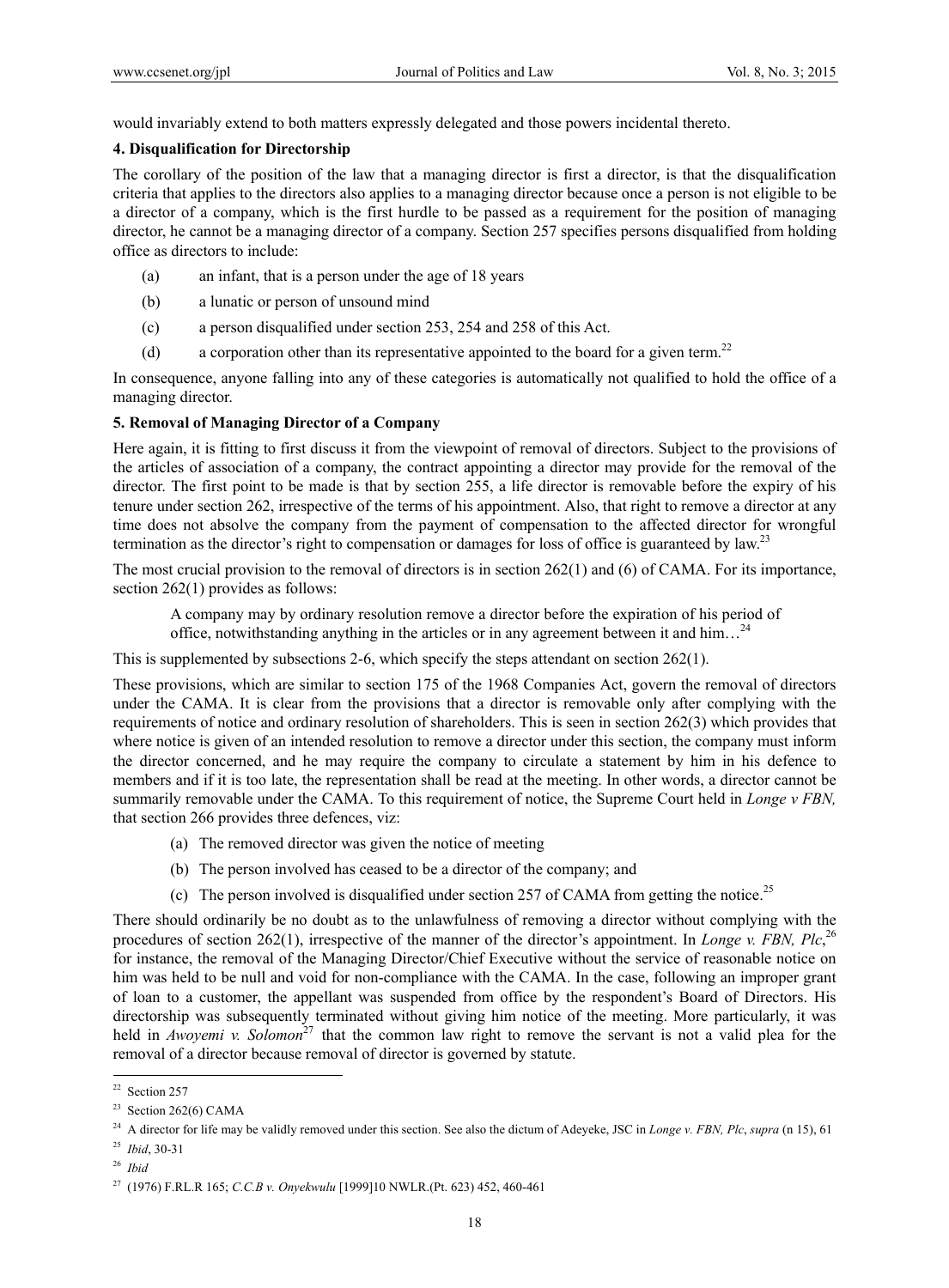However, and as earlier mentioned, there are case law indications to the effect that certain directors do not fall within the ambit of section 262(1) and that such directors should be susceptible to termination under the second limb of section 262(6). The distinction they draw between the two provisions lie in whether a director was named in the articles of the company or was appointed a director on the basis of a contract between him and the company, or whether he rose through the ranks to become a director through promotions. Subsection (1) applies to the first two categories while subsection (6) applies to the latter. The first two categories are said to be governed by section 262(1) and the latter by section 262(6). For the avoidance of doubt, subsection (6) provides:

Nothing in this section shall be taken as depriving a person removed under it of compensation or damages payable to him in respect of the termination of his appointment as a director or any other appointment terminating with that as director, or derogating from any power to remove a director which may exist apart from this section.

Indeed it would appear from an examination of the provisions of subsection (1) of section 262 that importance is placed on the phrase "period of office" over the word "director". By this term, the Act appears to have circumscribed the provisions to directors who have been appointed for a term of office, so that the operative word in the subsection is "term of office" and not the word "director". If this line of observation is followed, it would mean that the only plausible interpretation of subsection (1) is that it protects the "term of office" of directors whose terms are either stated in the articles of the company or in a contract with it, to the exclusion of directors who have no fixed tenure of office. It would therefore have no application to all "directors". In fact, in *Iwuchukwu v. Nwizu*,<sup>28</sup> the Court of Appeal had suggested that this distinction is the basis of the second limb of section 262 (6).

This distinction culminates in the rule that where a person is removed as a director and consequently as a managing director, except he had a contract with the company regarding his status as managing director, his remedy would be assessed based on any prior contract he had with the company. The class of directors adversely affected by this distinction is usually those who were not appointed into the company as directors but as junior staff who subsequently rose through the ranks to become directors – the basis for appointing them as managing directors. The only subsisting contract of employment they may have with the company is that by which they were employed as junior staff.

This is also emphasized in the facts which a managing director whose employment has been terminated is expected to plead. In *Morohunfolu v. Kwaratech*<sup>29</sup> the court identified the facts that an employee ought to plead before the court as follows:

- (1) that he is an employee of the company;
- (2) how he was appointed and the term and conditions of his appointment;
- (3) Who can appoint and remove him;
- (4) The circumstances under which his appointment can be terminated;
- (5) That his appointment can only be terminated by a person or authority other than a company;

In addition, the employee (plaintiff) must plead his letter of appointment and his contract of service to show that there exist a contract of employment and how to put an end to the relationship of master and servant between him and the company. Indeed, without the contract of service, it will be insufficient to establish that there existed a master and servant relationship between the parties. Once it is established that the terms are followed as stated in the contract of service, the company can terminate the contract with its servants at any time and for any reason whatsoever.<sup>30</sup> The implication of this is that the removed managing director may have only his initial employment contract to plead. If that is all he pleads, that is all the court should be concerned with. This makes his position precarious in comparison with directors who were appointed for a term of office.

 The Supreme Court also appears to have placed its imprimatur on this distinction in *Yalaju-Amaye v. Associated Reg. Engineering Contractor Ltd*, where it held that:

…there is generally the relationship of master and servant between the managing director and his company. As an employee there is usually a contract of service between him and the company. The managing director relies on his tenure on the articles of association of

 $28$  (n. 3)

<sup>29 [1990] 4</sup> NWLR (Pt.145)506, 225-226

<sup>30</sup> See *Odiase v. Auche Polytechnic* [1988] 4 NWLR (Pt.546) 447 at 492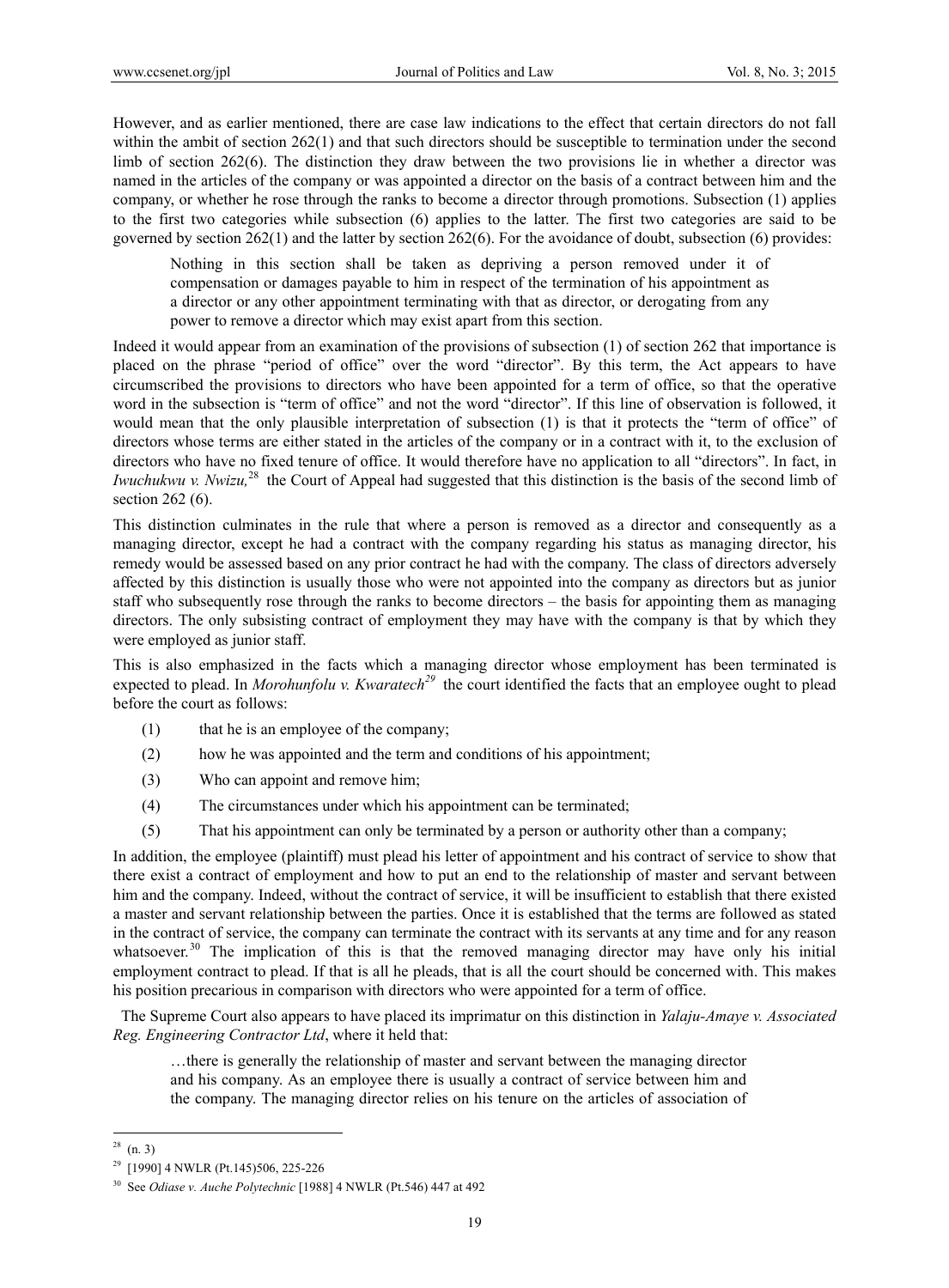the company and any other contract supplemental thereto. Thus a valid determination of his contract of service would depend on the terms of such contract of service.<sup>31</sup>

The distinction being highlighted came to the fore in the case of *Iwuchukwu v. Nwizu,32* a case based on section 175(1) and (6) of the Company Act 1968, which is *impari materia* with sections 262(1) and (6) of CAMA. In the case, the appellant was appointed as a Special Assistant. He subsequently rose through the ranks to the position of an executive director and a member of the board of the company. He was subsequently reassigned to the position of a manager and his executive directorship and board membership in the company were terminated, without observing the procedural requirements of obtaining the votes of members. The trial court held that this termination was wrongful on the ground that the votes of members were not obtained. In other words, the trial court reasoned that the procedures for removing directors under section 262(1) applied to the appellant, as plaintiff, notwithstanding that he was not appointed a director on the basis of a separate contract from his initial contract of service.

The Court of Appeal took a different view, when the matter went on appeal. The court held that the removal was lawful as the company had no duty of obtaining the votes of members, since the removed director had no tenure to protect as a director and that his relationship with the company remained governed by the original contract by which he was appointed. The judgment of the court as read by Ogundare JCA is of particular interest here. According to him:

Throughout the hearing, the respondent did not produce a separate contract governing his appointment as executive director. I am satisfied from the totality of the evidence before the lower court that the respondent was not more than an employee who had been promoted and whose contract of employment as regards its termination is as stated in exhibit 16 [his original letter of appointment]. When an employee like the respondent has been lucky to get accelerated promotion, he does not for that reason alone cease to be an employee. He earned salary per annum. He reported daily for work in the office…. I agree … that the respondent remained all through a servant and that the contract of employment was determinable by three months' notice as stipulated in exhibit  $16<sup>33</sup>$ 

Regarding section 175 of the 1968 Act (now 262), the erudite Justice opined:

I am of the view that the effect of section 175(6) of the Companies Act, above, is to make necessary for the ordinary resolution to be passed where the person to be removed as a director is subject to an agreement which makes it possible for him to be removed notwithstanding the provisions of section 175(6). The respondent in this case was not a director appointed for any fixed term so there can be no question that he was being removed 'before the expiration of his office' he was put on the board of the  $2<sup>nd</sup>$  defendant at the sole wish of the latter. He derived the position by virtue of his employment. If the employment came to an end by determination, as in this case, the respondent would … without further ado, lose his position as a member of the  $2<sup>nd</sup>$  appellant's board. ...the simple question is – was the respondent a director who had an employment contract with the  $2<sup>nd</sup>$  appellant which said contract stipulated how the employment could be determined? If He was, then he came within the ambit of section 175(6) of the Act and it would not matter that his name had been registered with the registrar of companies...<sup>34</sup>

A careful read of the view of the Court of Appeal would reveal that the court placed a high premium on the phrase "tenure of office" over "directors", to the effect that an employee who does not have a "term of office" as a director cannot rely on sections 175(1) or 262(1) of the 1968 Act and CAMA respectively. Rather, that such a director would have to fall back on his initial contract of employment with the company as a junior staff, notwithstanding that he had risen to the position of a director.

This reasoning does not however correlate with the full gamut of the provisions of section 175 (now 262 of the CAMA). This, no doubt, accounts for why the Supreme Court overruled the Court of Appeal decision in the case. In overruling the Court of Appeal, the Supreme Court however failed to categorically put an end to the reasoning of the Court of Appeal. This view is gathered from the reasoning of the Supreme Court that:

Where the article… or a contract of employment of a director does not expressly specify or

 $31$  (n 2), 444

 $32 (n 3)$ 

<sup>33</sup> *Ibid*, pp. 317-318

<sup>34</sup> *Ibid*, p. 398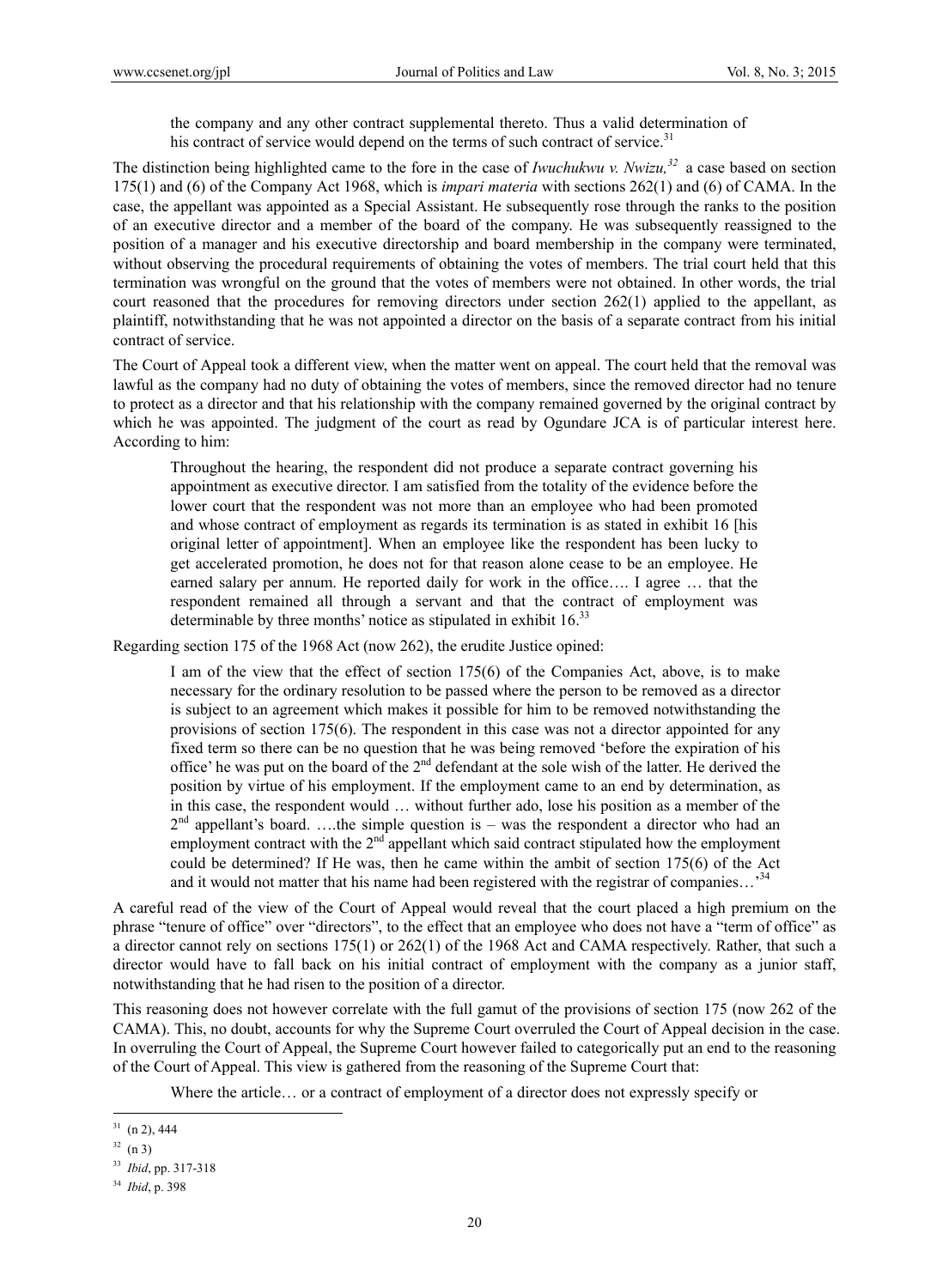fix the duration of the director's appointment as to make section 175(1) of the Companies Act 1968, applicable to his removal and where the contract of employment and articles of association are silent over the issue of removal of the company director, the director can only be removed by a different procedure similar to that of section 175(1)…this is by the calling of a general meeting and the passing of an ordinary resolution removing the director.<sup>35</sup>

On the whole, the Supreme Court merely overruled the conclusion reached by the Court of Appeal by holding that the removal was unlawful for failure of the company to obtain the resolution of its members. Indeed, the reasoning of the Supreme Court that the appointment of the appellant as an executive director could have been terminated by "a different procedure similar to that of section 175(1)", was an implicit endorsement of the view that section 175 of the 1968 Act (now 262 of the CAMA) did not apply to the case of the appellant. What legal obstacle was there to prevent the Supreme Court from holding that the provisions of section 175 was directly applicable to the case of the appellant instead of holding that section applied to him by analogy?

While the decision of the Supreme Court geared towards eliminating this unhealthy distinction, its reasoning that a director who has no separate contract could be removed by "a different procedure similar to that of section 175(1)" (now 262(1) failed to categorically address the issue. The court could have simply broadly interpreted section 262(1) and applied it to the case, rather than importing the concept of "a different but similar procedure" without showing the law that underlies and justifies the "similar procedure". Intriguingly, many years after *Iwuchukwu v. Nwizu*, the Supreme Court was yet prepared to hold in *Yalaju-Amaye v. Associated Reg. Engineering Contractor Ltd*, 36 (a case decided under section 262 CAMA), that, aside the managing director being able to rely on the articles of association of a company and any other contract supplemental thereto, a valid determination of his contract of service would depend on the terms of such contract of service. $37\,$  By implication, if the contract of service of an employee who rose through the ranks to become a managing director specified a one month notice or salary in lieu as the valid procedure for determination, going by *Yalaju-Amaye v. Associated Reg,* the determination of such a contract of service would effectively determine the position of the employee as a managing director. This brings us back to the basics, notwithstanding the decision of the court in *Iwuchukwu v. Nwizu –* a mere motion without movement.

This ought not to be. Once a director is appointed, even though he is neither named in the articles nor has a separate contract, provided he has been duly appointed within the contemplation of section 244 and his name has been filed at the Corporate Affairs Commission, his removal should be governed by the provisions section 262(1). Since the law takes cognizance of the status as the director from when his name is filed; from then onwards, his directorship should be undone only by a procedure specified by law.

## **6. Conclusion**

So far, this paper has examined the law and practice relating to the removal of managing directors in Nigeria. This could not have been done without discussing the law applicable to directors, since the status of a managing director is dependent on that of a director. The problem highlighted in this work is the unwholesome practice of hiding under the guise of a contract of service specifying a less rigorous procedure for removal to remove a managing director who had risen through the ranks as a junior officer to the position of a managing director. The paper also highlights the fact that this distinction has also been forcefully applied in Nigeria and that though the Supreme Court intervened to eliminate the distinction, there yet remain vestiges of it even in the reasoning of the Supreme Court in the case in which the court sought overruled the distinction.

The writers' core argument therefore is that, given that the distinction is nowhere contained in the CAMA, section 262 could be and should be permissively applied to cover all directors in respect of whom the necessary fillings had been done at the CAC. As a consequence, notwithstanding the mode of his appointment, the removal of a managing director should be subject to the procedures of notice and veto of shareholders in the general meeting of the company, by virtue of section 262(1) and not by "a procedure similar" to the one prescribed in section 262(1). A director who is saddled with the onerous task of running a company should equally be worthy of all the statutory protection that comes with the office.

The writers however appreciates the difficulties that the freedom of contract and the general law of contract of employment poses to the view that all directors should be removable by the same procedures. It is thus important

 $\overline{a}$ <sup>35</sup> *Ibid,* p. 403

 $36$  (n. 2)

 $37$  (n 2), 444